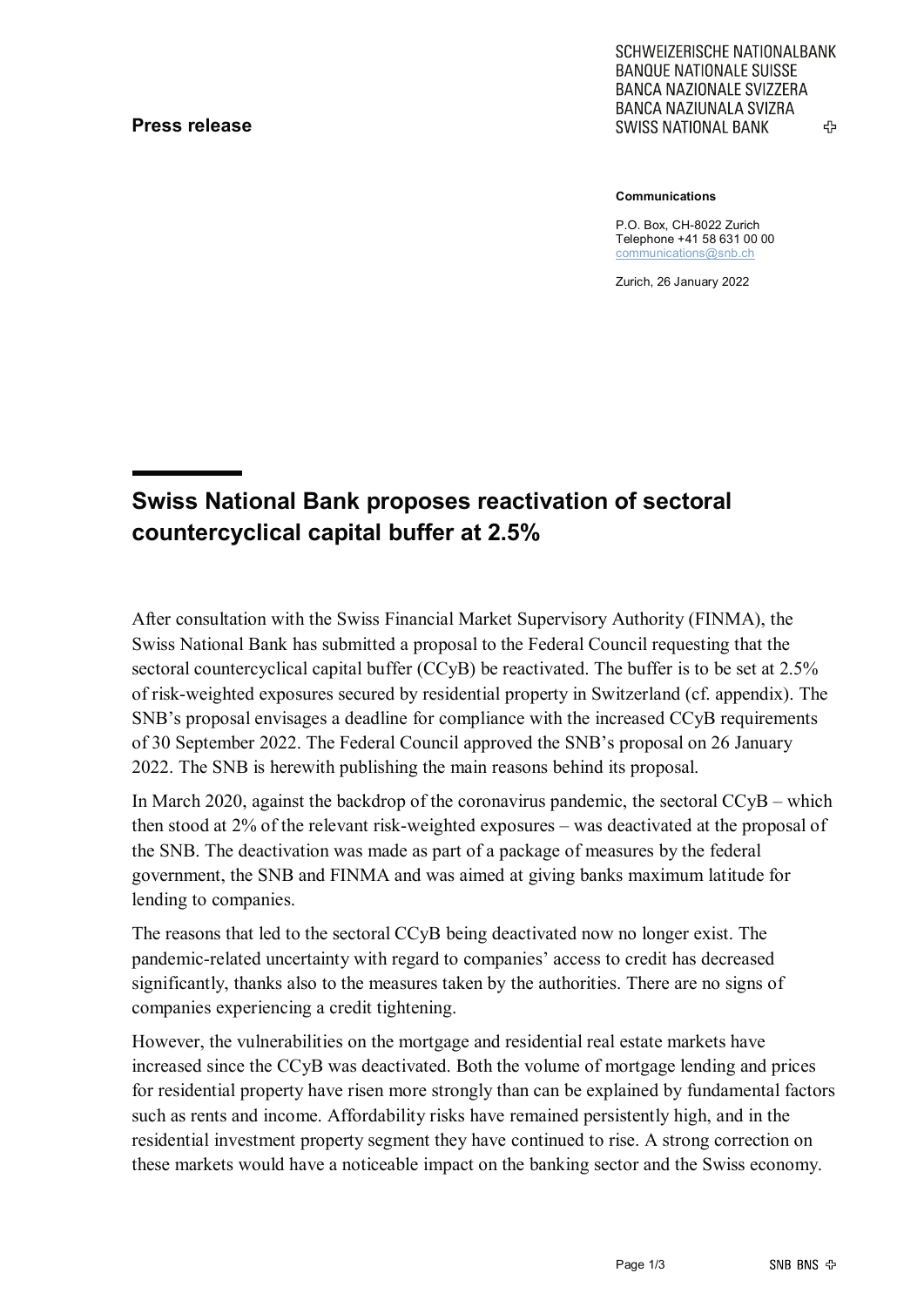#### **Press release**

The SNB has therefore concluded that a reactivation of the sectoral CCyB is necessary. In light of the now higher risks on the Swiss mortgage and real estate markets, banks' capital adequacy is of great importance. A sectoral capital buffer of 2.5% – half a percentage point higher than before the deactivation in March 2020 – is thus justified.

The reactivation of the sectoral CCyB will lead to a temporary rise in the capital requirements for mortgage loans on residential property in Switzerland. This will first and foremost maintain the banking sector's resilience, and strengthen it where necessary. In this way it is possible to limit the negative consequences of a strong correction on the Swiss mortgage and residential real estate markets for the banking sector and the Swiss economy.

The SNB will continue to monitor developments on the mortgage and real estate markets closely, and to assess whether further measures are necessary to mitigate the risks to financial stability.